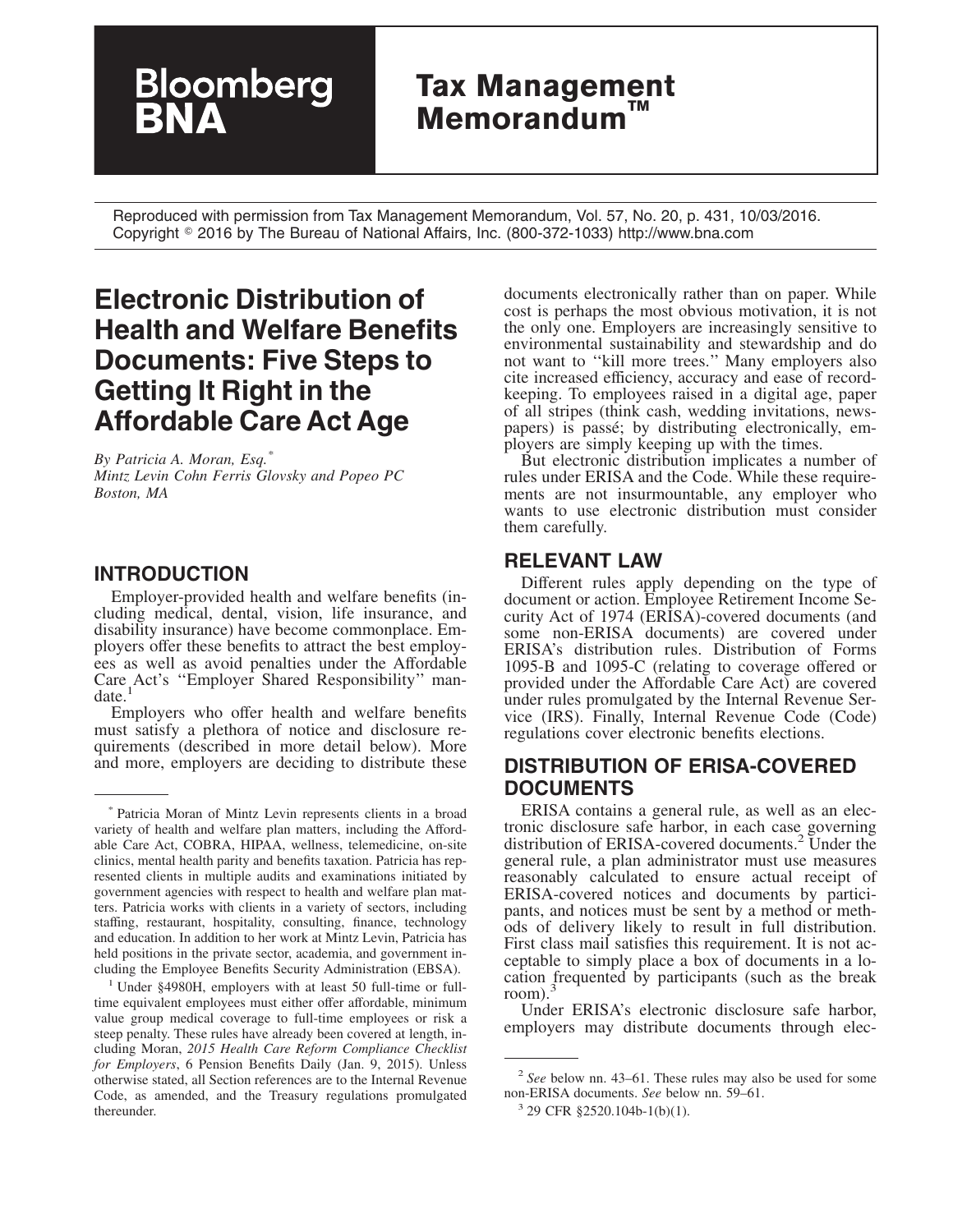tronic media so long as certain format and consent requirements (described below) are met.<sup>4</sup> Until the DOL says otherwise, we can read that definition broadly. Under the safe harbor, any delivery system must satisfy the following criteria:

- The document delivery system must result in actual receipt of transmitted information (e.g., by using return-receipt or notice of undelivered electronic mail features, and conducting periodic reviews or surveys to confirm receipt of the transmitted information); $<sup>5</sup>$  and</sup>
- The document delivery system must protect the confidentiality of personal information relating to the individual's accounts and benefits (e.g., including the system measures designed to prevent unauthorized receipt of — or access to — such information by individuals other than the individual for whom the information is intended).<sup>6</sup>

Practically, the safe harbor allows employers to send an e-mail with an attached pdf of the documents or with a link to a website containing the documents. Employers can also mail (snail mail) a postcard with electronic links to the documents. However, a mere website posting will not work (employers will never be able to prove that anyone actually knew about, accessed, or read the posting; it is the functional equivalent of the box of documents in the break room).

Whatever electronic method the employer uses, the communication:

- Must be prepared and delivered in a way that is consistent with the style, format, and content requirements applicable to the particular document:<sup>8</sup>
- Must inform the recipient of the significance of the provided document if it is not otherwise reasonably evident as transmitted (e.g., the attached document describes changes in the benefits provided by a plan); $9$  and

• Must inform the recipient of the right to receive a paper version of the attached document on request. $10$ 

Also, upon request, the individual must be furnished a paper version of the electronically furnished documents.

The ERISA safe harbor also contains important consent rules. ERISA documents may be sent electronically *without prior consent* to any individual who: (1) has the ability to effectively access documents furnished in electronic form at any location where the participant is reasonably expected to perform his or her duties as an employee; and (2) with respect to whom access to the employer's or plan sponsor's electronic information system is an integral part of those duties. $<sup>1</sup>$ </sup>

But for individuals who do not meet these criteria (i.e., who do not have computer access through work), the safe harbor requires consents as follows:

- The individual must affirmatively consent (in electronic or non-electronic form) to receiving documents through electronic media and must not have withdrawn such consent; $13$
- The consent must be made in a manner that reasonably demonstrates the individual's ability to access information in the electronic form that will be used to provide the information that is the subject of the consent:  $14$
- The individual must provide an address for the receipt of electronically furnished documents;<sup>15</sup>
- Prior to consenting, the individual must be provided a clear and conspicuous statement indicating: (1) the types of documents to which the consent would apply; (2) that consent can be withdrawn at any time without charge; (3) the procedures for withdrawing consent and for updating the individual's address for receipt of electronically furnished documents or other information; (4) the right to request and obtain a paper version of an electronically furnished document, including whether the paper version will be provided free of charge; and (5) any hardware and software requirements for accessing and retaining the documents;<sup>16</sup> and
- Following consent, if a change in hardware or software requirements needed to access or retain

2016 Tax Management Inc., a subsidiary of The Bureau of National Affairs, Inc.

ISSN 0148-8295

<sup>4</sup> 29 CFR §2520.104b-1(c). It is notable that the safe harbor rule does not define ''electronic media,'' which is probably a good thing, since the rule was originally effective in 1997 and last amended in 2002, before the mass adoption of smartphones and pdfs.

<sup>5</sup> 29 CFR §2520.104b-1(c)(1)(i)(A).

<sup>6</sup> 29 CFR §2520.104b-1(c)(1)(i)(B).

<sup>7</sup> Several court cases have confirmed this conclusion. *See, e.g., Raymond Thomas v. Cigna Group Insurance, et al.*, 2015 BL 55439 (E.D.N.Y. 2015).

<sup>8</sup> 29 CFR §2520.104b-1(c)(1)(ii).

<sup>9</sup> 29 CFR §2520.104b-1(c)(1)(iii).

<sup>10</sup> *Id.*

<sup>11</sup> 29 CFR §2520.104b-1(c)(1)(iv).

<sup>12</sup> 29 CFR §2520.104b-1(c)(2)(i).

<sup>13</sup> 29 CFR §2520.104b-1(c)(2)(ii)(A).

 $14$  29 CFR §2520.104b-1(c)(2)(ii)(B).

<sup>15</sup> *Id.*

<sup>16</sup> 29 CFR §2520.104b-1(c)(2)(ii)(C).

Tax Management Memorandum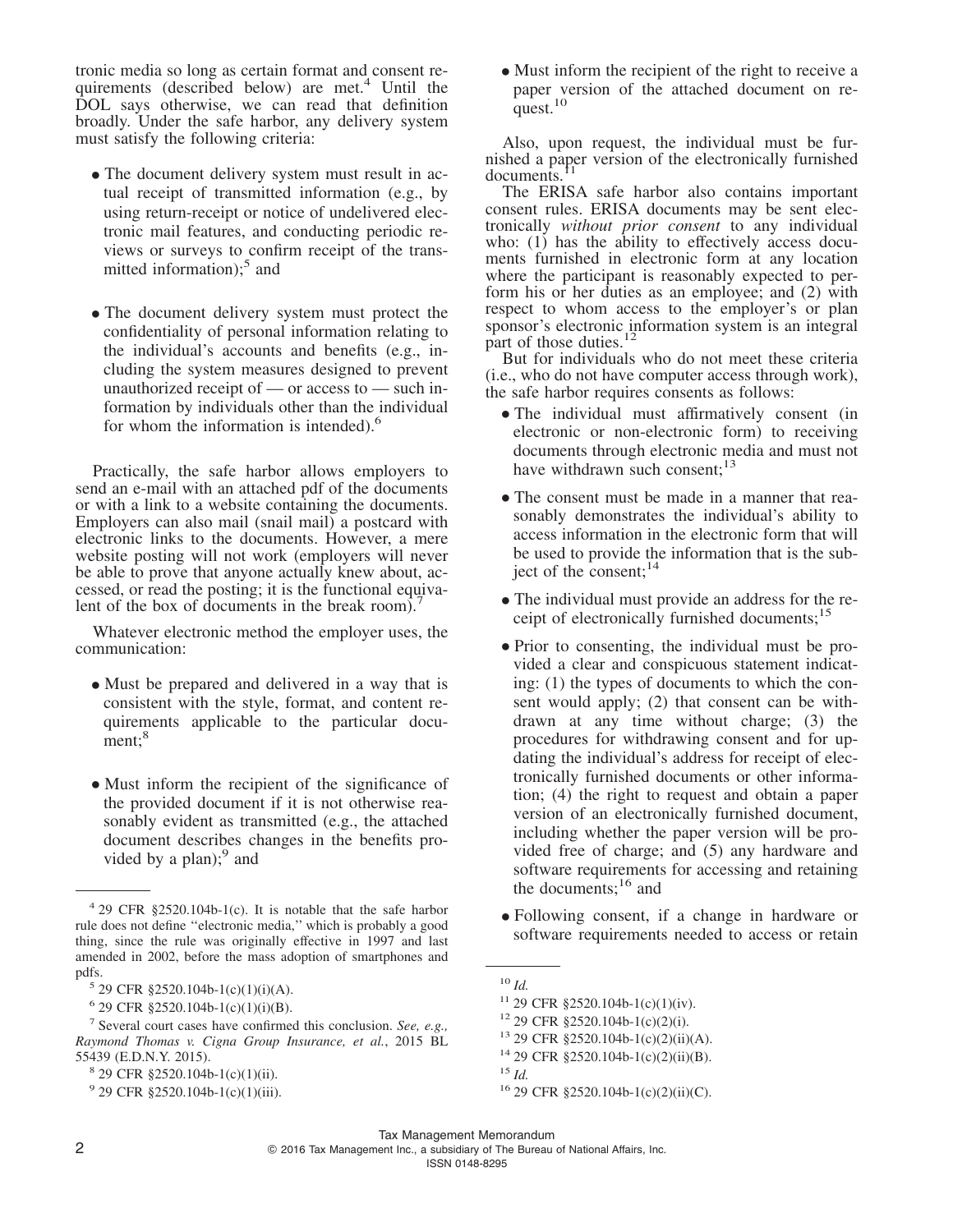electronic documents creates a material risk that the individual will be unable to access or retain electronically furnished documents, the individual: (1) must be provided with a statement of the revised hardware or software requirements for access to and retention of electronically furnished documents; (2) must be given the right to withdraw consent without charge and without the imposition of any condition or consequence that was not disclosed at the time of the initial consent; and (3) must again consent, in accordance with the requirements described above, to the receipt of documents through electronic media.<sup>17</sup>

### **DISTRIBUTION OF FORMS 1095-B AND 1095-C**

Distribution of Forms 1095-B and 1095-C may also be made electronically under rules similar to the ERISA electronic distribution safe harbor. There are subtle differences and a few key distinctions between the rules though. For example, unlike ERISA distribution, all recipients of electronic distribution of Forms 1095-B and 1095-C must affirmatively consent to electronic distribution, even if they have access to a work computer.<sup>18</sup> Consent to electronic distribution of Forms 1095-B and 1095-C must itself be made electronically, or made on paper but confirmed electronically.<sup>19</sup> In addition, if a  $1095 - B$  and 1095-C statement is furnished on a website, the furnisher must notify the recipient, and the notification must include the capitalized statement ''IMPORTANT TAX RETURN DOCUMENT AVAILABLE.''<sup>20</sup> Finally, the Form 1095-B and 1095-C electronic distribution rules *are not a safe harbor*; strict adherence is required.

Under these rules:

- The recipient must have affirmatively consented to receive the statement in an electronic format. The consent may be made electronically in any manner that reasonably demonstrates that the recipient can access the statement in the electronic format in which it will be furnished. Alternatively, the consent may be made in a paper document that is confirmed electronically.<sup>2</sup>
- The consent requirement is not satisfied if the consent is withdrawn and the withdrawal takes effect before the statement is furnished. The furnisher may provide that a withdrawal of consent takes effect either on the date the furnisher receives it or on another date (in the case of Form 1095-B, no more than 60 days later). The fur-

nisher also may provide that a recipient's request for a paper statement will be treated as a withdrawal of the recipient's consent.<sup>22</sup>

- If a change in the hardware or software required to access the statement creates a material risk that the recipient will not be able to access a statement, a furnisher must, prior to changing the hardware or software, notify the recipient. The notice must describe the revised hardware and software required to access the statement and inform the recipient that a new consent to receive the statement in the revised electronic format must be provided to the furnisher. After implementing the revised hardware or software, the furnisher must obtain from the recipient a new consent or confirmation of consent to receive the statement electronically.<sup>23</sup>
- Prior to, or at the time of, a recipient's consent, a furnisher must provide to the recipient a clear and conspicuous disclosure statement containing each of the following disclosures:

• The statement will be furnished on paper if the recipient does not consent to receive it electronically.24

• The scope and duration of the consent. For example, the recipient must be informed whether the consent applies to each statement required to be furnished after the consent is given until it is withdrawn or only to the first statement required to be furnished following the date of the consent.<sup>25</sup>

• Any procedure for obtaining a paper copy of the recipient's statement after giving consent and whether a request for a paper statement will be treated as a withdrawal of consent.<sup>26</sup>

 $\bullet$  That  $-$ 

• The recipient may withdraw a consent by writing (electronically or on paper) to the person or department whose name, mailing address, telephone number, and e-mail address is provided in the disclosure statement;

• The furnisher will confirm the withdrawal and the date on which it takes effect in writing (either electronically or on paper); and

• A withdrawal of consent does not apply to a statement that was furnished electronically in the manner described in the regulations before the date on which the withdrawal of consent takes ef-

 $17$  29 CFR §2520.104b-1(c)(2)(ii)(D).

<sup>18</sup> Treas. Reg. §301.6056-2(a)(2)(i), §1.6055-2(a)(2)(i). <sup>19</sup> *Id.*

<sup>20</sup> Treas. Reg. §301.6056-2(a)(5), §1.6055-2(a)(5).

<sup>&</sup>lt;sup>21</sup> Treas. Reg. §301.6056-2(a)(2)(i), §1.6055-2(a)(2)(i).

<sup>22</sup> Treas. Reg. §301.6056-2(a)(2)(ii), §1.6055-2(a)(2)(ii).

<sup>23</sup> Treas. Reg. §301.6056-2(a)(2)(iii), §1.6055-2(a)(2)(iii).

<sup>&</sup>lt;sup>24</sup> Treas. Reg. §301.6056-2(a)(3)(ii), §1.6055-2(a)(3)(ii).

<sup>&</sup>lt;sup>25</sup> Treas. Reg. §301.6056-2(a)(3)(iii), §1.6055-2(a)(3)(iii).

<sup>&</sup>lt;sup>26</sup> Treas. Reg. §301.6056-2(a)(3)(iv), §1.6055-2(a)(3)(iv).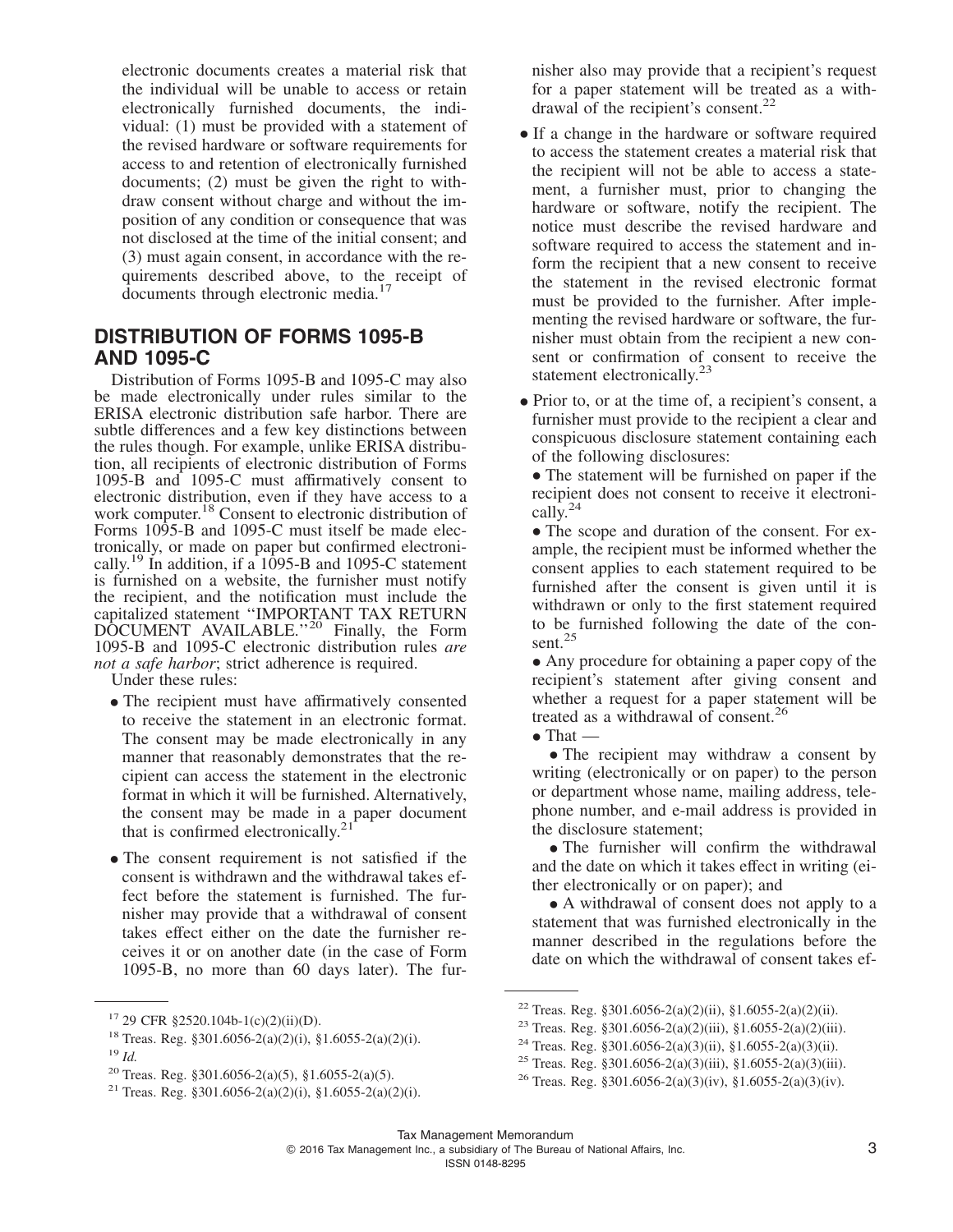fect.<sup>27</sup>

• The conditions under which the furnisher will cease furnishing statements electronically to the recipient (for example, termination of the recipient's employment with a furnisher who is the recipient's employer).<sup>28</sup>

• The procedures for updating the information needed to contact the recipient. The furnisher must inform the recipient of any change in the furnisher's contact information.<sup>29</sup>

• A description of the hardware and software required to access, print, and retain the statement, and the date when the statement will no longer be available on the website. The furnisher must advise the recipient that the statement may be required to be printed and attached to a Federal, State, or local income tax return.<sup>30</sup>

- The electronic version of the statement must contain all required information and comply with applicable published guidance relating to substitute statements to recipients.<sup>31</sup>
- If a statement is furnished on a website, the furnisher must notify the recipient. The notice may be delivered by mail, electronic mail, or in person. The notice must provide instructions on how to access and print the statement and include the following statement in capital letters, ''IMPOR-TANT TAX RETURN DOCUMENT AVAIL-ABLE.'' If the notice is provided by electronic mail, this statement must be on the subject line of the electronic mail. $32$
- •If an electronic notice is returned as undeliverable, and the furnisher cannot obtain the correct electronic address from the furnisher's records or from the recipient, the furnisher must furnish the notice by mail or in person within 30 days after the electronic notice is returned.<sup>33</sup>
- •If the furnisher has corrected a recipient's statement and the original statement was furnished electronically, the furnisher must furnish a corrected statement to the recipient electronically. If the original statement was furnished through a website posting, the furnisher must notify the recipient that it has posted the corrected statement on the website within 30 days of the posting. The corrected statement or the notice must be fur-

nished by mail or in person if —

• An electronic notice of the website posting of an original statement or the corrected statement was returned as undeliverable; and

• The recipient has not provided a new e-mail address.<sup>34</sup>

- Statements furnished on a website must be retained on the website through October 15 of the year following the calendar year to which the statements relate (or the first business day after October 15, if October 15 falls on a Saturday, Sunday, or legal holiday). The furnisher must maintain access to corrected statements that are posted on the website through October 15 of the year following the calendar year to which the statements relate (or the first business day after such October 15, if October 15 falls on a Saturday, Sunday, or legal holiday) or the date 90 days after the corrected forms are posted, whichever is later.<sup>35</sup>
- A furnisher must furnish a paper statement if a recipient withdraws consent to receive a statement electronically and the withdrawal takes effect before the statement is furnished. A paper statement furnished after the statement due date is timely if furnished within 30 days after the date the furnisher receives the withdrawal of consent.<sup>36</sup>

### **ELECTRONIC EMPLOYEE BENEFITS ELECTIONS**

Employee benefits elections (for example, elections between cash and benefits under a cafeteria plan) are governed by the following rules.

- The electronic medium under an electronic system used to make a participant election must be a medium that the person who is eligible to make the election is effectively able to access.<sup>37</sup>
- The electronic system used in making participant elections must be reasonably designed to preclude any person other than the appropriate individual from making the election. Whether this condition is satisfied is based on facts and circumstances, including whether the participant election has the potential for a conflict of interest between the individuals involved in the election.<sup>38</sup>
- The electronic system used in making participant elections must provide the person making the par-<br><sup>27</sup> Treas. Reg. §301.6056-2(a)(3)(v), §1.6055-2(a)(3)(v).

<sup>&</sup>lt;sup>28</sup> Treas. Reg. §301.6056-2(a)(3)(vi), §1.6055-2(a)(3)(vi).

<sup>&</sup>lt;sup>29</sup> Treas. Reg. §301.6056-2(a)(3)(vii), §1.6055-2(a)(3)(vii).

<sup>30</sup> Treas. Reg. §301.6056-2(a)(3)(viii), §1.6055-2(a)(3)(viii).

 $31$  Treas. Reg. §301.6056-2(a)(4), §1.6055-2(a)(4).

<sup>&</sup>lt;sup>32</sup> Treas. Reg. §301.6056-2(a)(5)(i), §1.6055-2(a)(5)(i).

<sup>33</sup> Treas. Reg. §301.6056-2(a)(5)(ii), §1.6055-2(a)(5)(ii).

<sup>34</sup> Treas. Reg. §301.6056-2(a)(5)(iii), §1.6055-2(a)(5)(iii).

<sup>35</sup> Treas. Reg. §301.6056-2(a)(6), §1.6055-2(a)(6).

<sup>36</sup> Treas. Reg. §301.6056-2(a)(7), §1.6055-2(a)(7).

 $37$  Treas. Reg. §1.401(a)-21(d)(2).

<sup>38</sup> Treas. Reg. §1.401(a)-21(d)(3).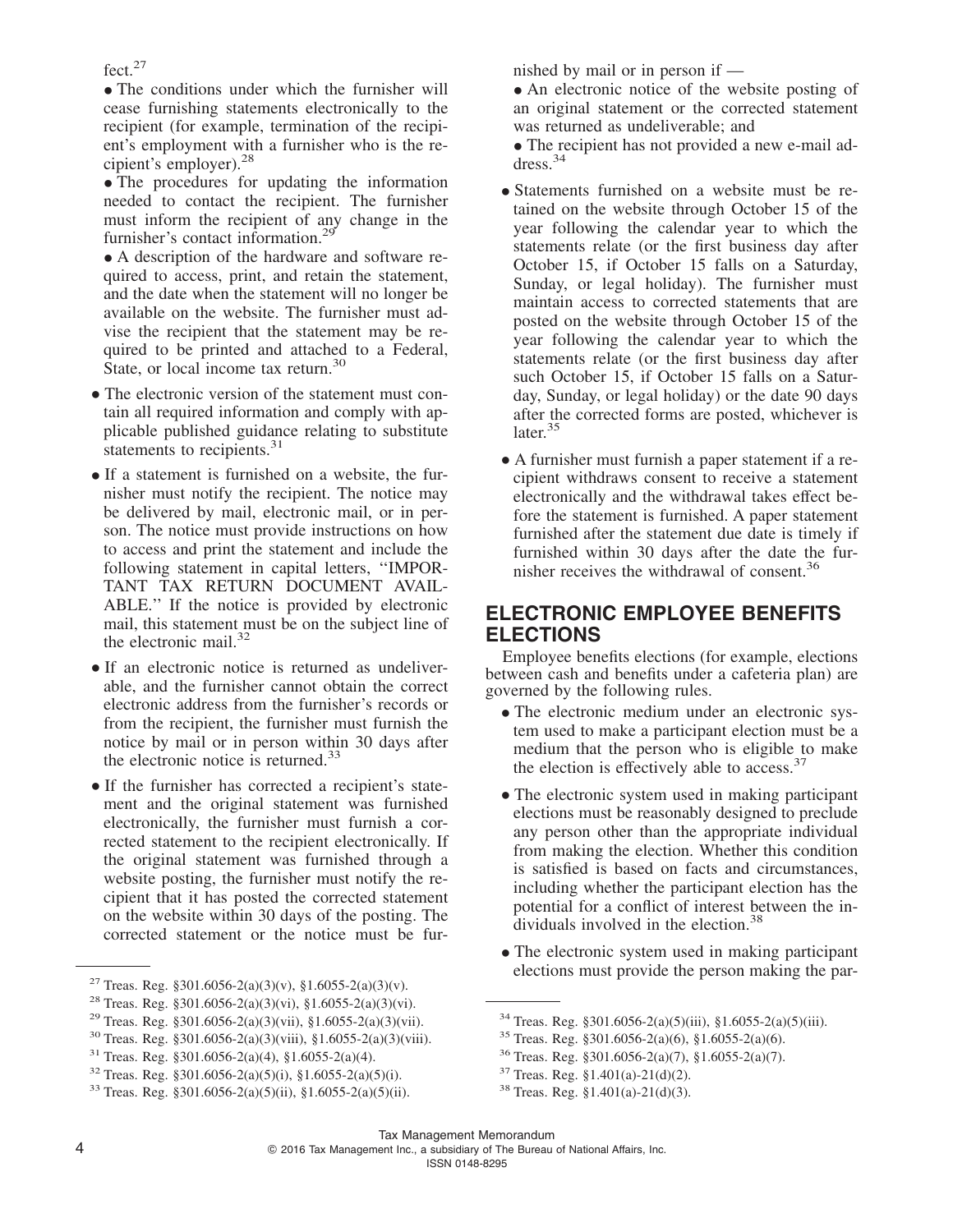ticipant election with a reasonable opportunity to review, confirm, modify, or rescind the terms of the election before the election becomes effective.<sup>39</sup>

- The person making the participant election must receive, within a reasonable time, a confirmation of the election through either a written paper document or an electronic medium which itself satisfies electronic distribution standards.<sup>40</sup>
- The electronic system must be reasonably designed to provide the information in the notice to a recipient in a manner that is no less understandable to the recipient than a written paper document. $41$
- The electronic system must be designed to alert the recipient, at the time an applicable notice is provided, to the significance of the information in the notice (including identification of the subject matter of the notice), and provide any instructions needed to access the notice, in a manner that is readily understandable.<sup>42</sup>

### **WHAT IS NEXT? A RECOMMENDED FIVE-STEP PROCESS**

## **Step One: Identify the Documents to Be Distributed Electronically, and Whether Any Elections Will Be Electronic**

As noted above, Forms 1095-B and 1095-C may be distributed electronically under rules particular to those forms. If electronic elections are to be made, the process should follow IRS rules described above.

Documents that may be distributed under ERISA's rules include:

- Documents required under ERISA (applicable to all ERISA-covered plans, regardless of size):
	- Summary Plan description, $43$  including claims procedures;44
	- $\bullet$  Summary annual report:  $45$
- Documents required under Part 7 of ERISA (i.e., generally applicable to major medical plans and
- <sup>39</sup> Treas. Reg. §1.401(a)-21(d)(4).

<sup>43</sup> ERISA §102 and ERISA §104.

not applicable to "excepted benefits"); 46

- Special enrollment notice; $47$
- Wellness program model notice (for plans that contain a health-contingent wellness feature); $48$
- Mandated coverage of post-mastectomy reconstructive surgery (WHCRA) — initial notice and annual notice;<sup>49</sup>
- Newborns and Mothers Health Protection Act notice; $50$
- CHIPRA. The Children's Health Insurance Program Reauthorization Act of 2009 requires employers to provide each employee an annual written notice informing the employee of potential opportunities in the state where the employee resides for premium assistance;<sup>51</sup>
- Summary of benefits and coverage;<sup>52</sup>
- Patient protection notice;  $53$
- Grandfathered plan statement;<sup>54</sup> and
- Certain ad-hoc notices that will vary depending on the employer's plan design (e.g., GINA notice of research exception,<sup>55</sup> mental health parity notice of increase cost exemption or medical necessity notice,  $56$  Michelle's Law notice.  $57$ )
- COBRA notices (initial notice, election notice, unavailability notice, termination of coverage notice).58 But note that electronic distribution of COBRA materials may not be the best option, especially if the materials are being provided to former employees.
- Non-ERISA documents that may be distributed using the ERISA distribution rules include:
- Affordable Care Act ''offer of coverage'' under

<sup>46</sup> Certain benefits, while not excepted from ERISA entirely, are excepted from certain parts of ERISA (as well as corresponding sections of the Internal Revenue Code and the Public Health Service Act). These include most dental plans, vision plans, longterm care plans, most health care flexible spending accounts, most indemnity and single-disease coverage, life insurance, disability insurance, and some employee assistance plans, among others. *See* ERISA §733 and related regulations at 29 CFR §2590.732.

<sup>52</sup> 29 CFR §2590.715-2715. Note that additional electronic distribution options may be available for the summary of benefits and coverage. *See* 29 CFR §2590.715-2715(a)(4).

<sup>53</sup> 29 CFR §2590.715-2719A.

<sup>54</sup> 29 CFR §2590.715-1251(a)(2).

- <sup>56</sup> ERISA §712.
- <sup>57</sup> ERISA §714.
- <sup>58</sup> *See* ERISA Part 6 and regulations thereunder.

<sup>40</sup> Treas. Reg. §1.401(a)-21(d)(5).

<sup>&</sup>lt;sup>41</sup> Treas. Reg.  $$1.401(a)-21(a)(5)(i)$ .

<sup>&</sup>lt;sup>42</sup> Treas. Reg. §1.401(a)-21(a)(5)(i).

<sup>44</sup> ERISA §503.

<sup>45</sup> ERISA §104.

<sup>47</sup> ERISA §701(f); 29 CFR §2590.701-6(c).

<sup>48</sup> ERISA §702; 29 CFR §2590.702(f)(6).

<sup>49</sup> ERISA §713(b).

<sup>50</sup> ERISA §711(d).

<sup>51</sup> ERISA §701(f)(3)(B)(i).

<sup>55</sup> ERISA §702(c)(4).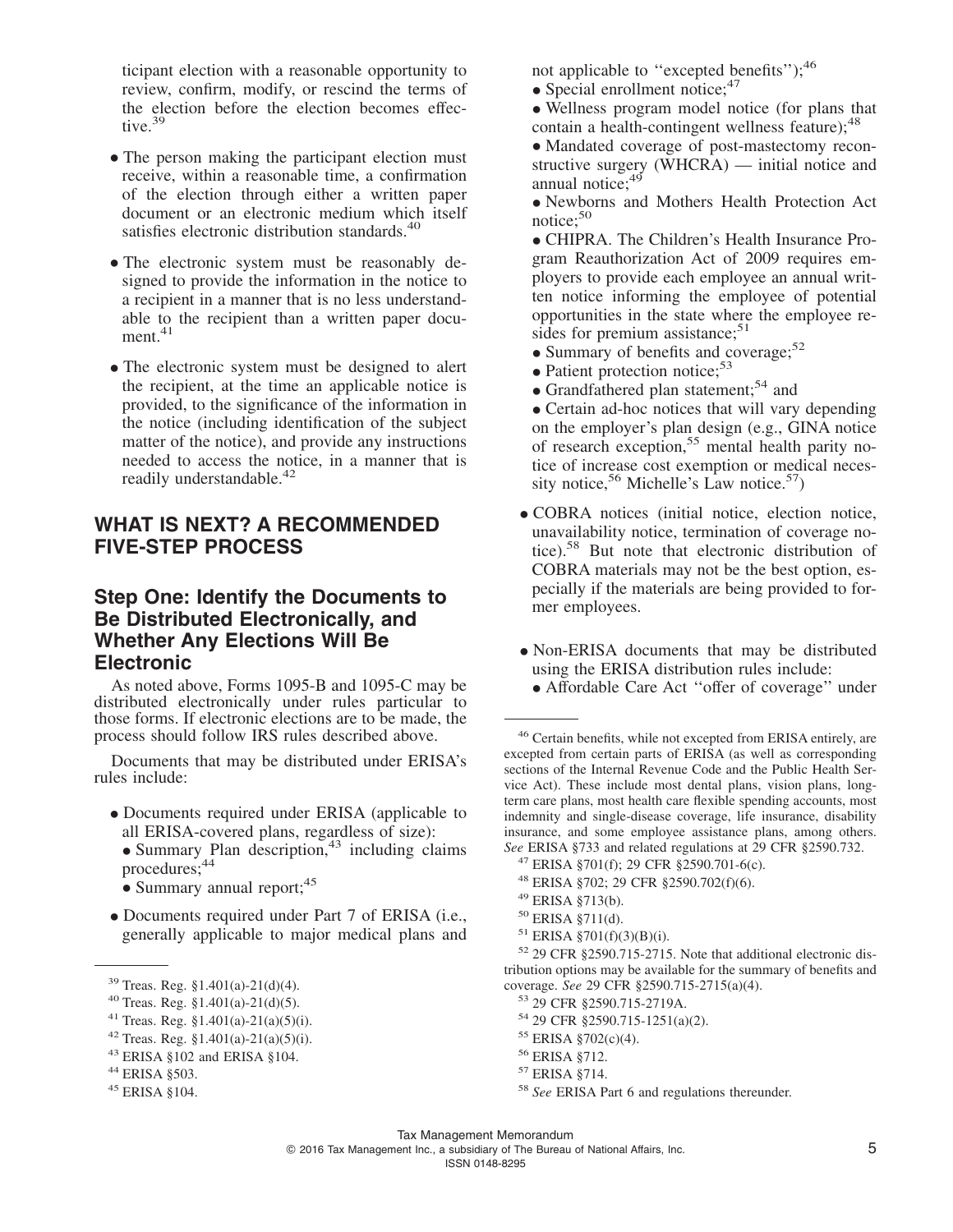the employer shared responsibility mandate;<sup>59</sup>

• Fair Labor Standards Act Exchanges notice;<sup>60</sup> and

• Medicare Part D notice to eligible individuals.<sup>61</sup>

### **Step Two: Evaluate Potential Notice Recipients**

Employers should next evaluate potential recipients of these notices.

- Current employees with access to work computers as a regular part of their jobs. Under the ERISA safe harbor, employers may distribute ERISA notices to these individuals without consent. However, consent must be obtained in order to distribute Forms 1095-B and 1095-C.
- Current employees without access to work computers as a regular part of their jobs. Under the ERISA safe harbor and the Forms 1095-B and 1095-C rules, documents may be distributed to these individuals only with consent. Some examples of industries that typically have cohorts of employees without regular computer access through work may include staffing, automotive sales, hospitality and home health.

• Note that, if consent is simply not feasible, employers can still send ERISA documents electronically, but the distribution will not satisfy the ERISA safe harbor. If the employer can carefully craft electronic distribution processes so that documents are actually received, however, ERISA's general document distribution rule may be satisfied. However, under no circumstances should Forms 1095-B and 1095-C be distributed electronically without consent.

• Former employees. In all cases, employers should seek consent from these employees before distributing documents electronically. Employers should also carefully consider whether electronic distribution is the best option for these employees. For example, will the employer need to give the former employee continued access to the company intranet in order to access documents?

#### **Step Three: Prepare an Electronic Distribution Policy**

Employers should, with the help of counsel, craft a policy for electronic distribution. The policy should carefully explain the documents to be distributed electronically and the steps to be followed, including whether consent will be obtained and from whom. The policy will both document the employer's process (in the event of an audit) and serve as roadmap for those individuals who are tasked with document distribution.

In addition, employers should create a version of the policy for distribution to document recipients. The policy can explain to recipients such important points as:

- Why the employer is using electronic distribution (e.g., environmental concerns);
- The consent process (if applicable);
- The employee's right to paper copies of documents, and how to obtain them;
- Which documents will be distributed electronically; and
- Hardware and software needed to access documents.

Employers should consider distributing the employee version of the policy as widely as possible, particularly if the employer does not intend to obtain consents from employees without computer access. Possible "touches" include the employee handbook, open enrollment materials, and the new hire package.

#### **Step Four: Collect Consents (Where Necessary)**

If the employer has decided to follow the ERISA safe harbor, it may need to collect consents from some (or all) recipients, depending on the composition of its workforce. If the employer has decided to distribute Forms 1095-B and 1095-C electronically, it will need to collect consents from all recipients.

### **Step Five: Keep Good Records**

Employee benefits practitioners are noticing a marked increase in Department of Labor (DOL) audits of health and welfare plans. Notably, the DOL has established a national enforcement project (the ''Health Benefits Security Project'') meant to police ERISA Part VII violations. As part of its audits, the DOL will likely want to confirm that ERISA notices have been properly distributed to employees and other applicable beneficiaries. We expect the IRS to begin its Affordable Care Act compliance audits sooner rather than later and to similarly focus on whether ''offers of coverage'' were properly distributed.

Employers should keep the possibility of an audit in mind and assume that, if an audit occurs, the DOL or IRS will want to see evidence that documents were distributed in a compliant fashion. Employers are advised to keep careful records of all document distributions, including the types of documents distributed, the date of distribution, names of recipients, address or e-mail address used, and the manner of distribu-

<sup>59</sup> §4980H(a), §4980H(b); *see also* preamble to final §4980H regulations at T.D. 9655, 79 Fed. Reg. 8544 (Feb. 12, 2014).

<sup>60</sup> Fair Labor Standards Act §18B.

<sup>61</sup> 42 CFR §423.56.